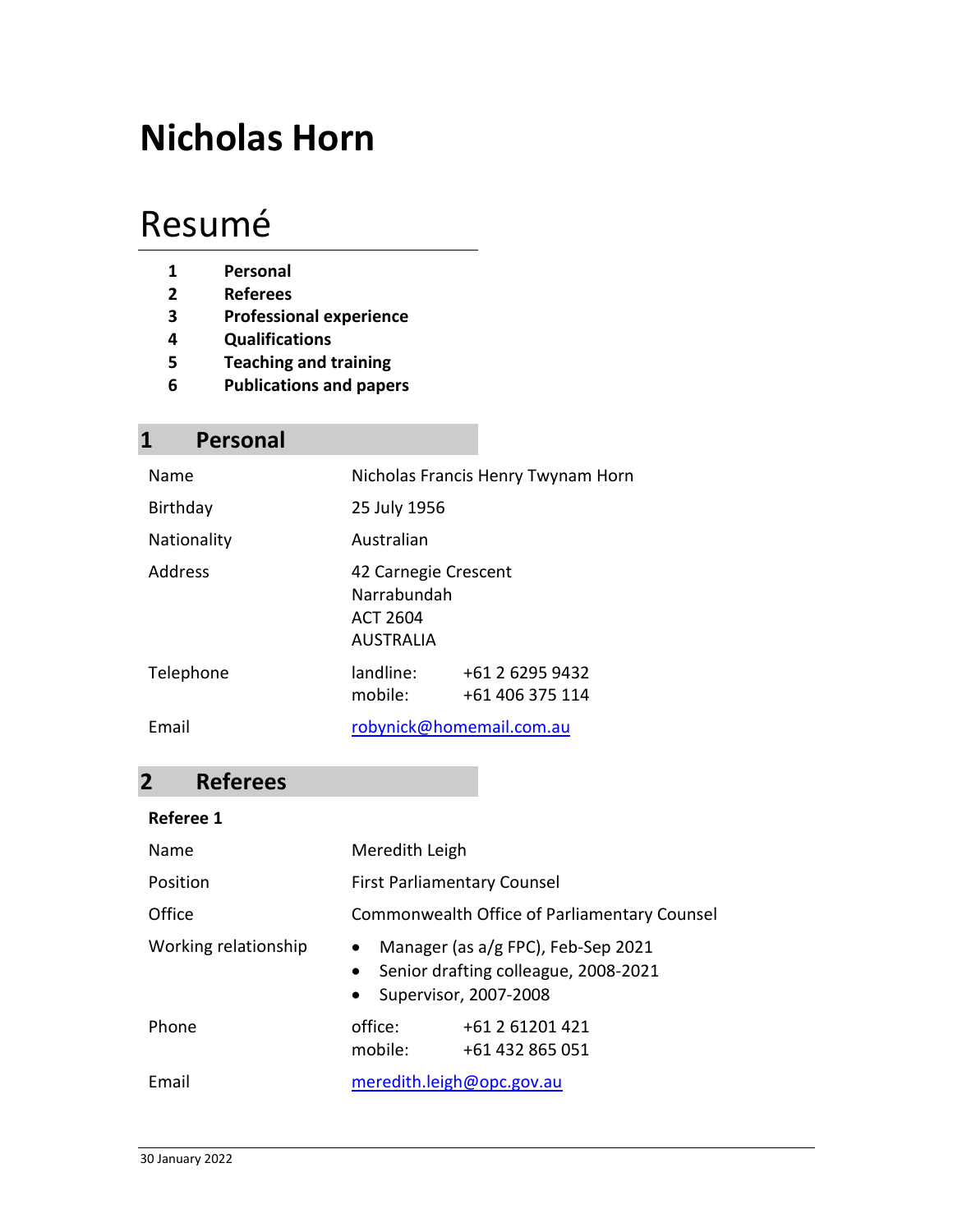#### **Referee 2**

| Name                 | Peter Quiggin PSM QC FAICD                   |
|----------------------|----------------------------------------------|
| Position             | First Parliamentary Counsel (retired)        |
| Office               | Commonwealth Office of Parliamentary Counsel |
| Working relationship | Manager (as FPC), Jan 2005-Feb 2021          |
| Phone                | Mobile: +61 409 514 656                      |
| Email                | pqqc@pqqc.com.au                             |
|                      | peter quiqqin@yahoo.com.au                   |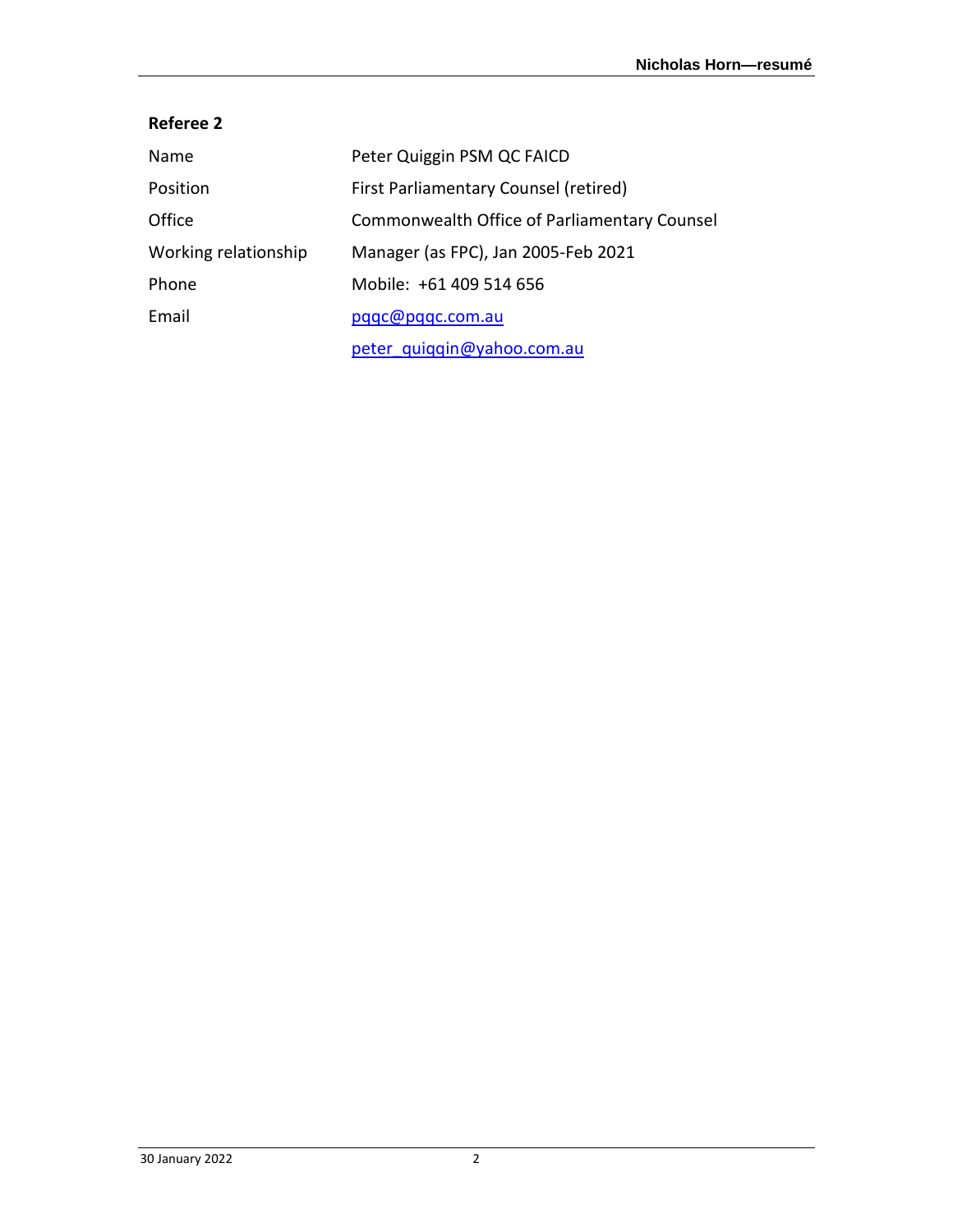## **3 Professional experience**

#### **Legislative drafter for 34 years: 1987 – 2021**

| Legislative dialter for 54 years. 1967 – 2021                                                                                                                                                                                                                                                                                                                                                                                                             |
|-----------------------------------------------------------------------------------------------------------------------------------------------------------------------------------------------------------------------------------------------------------------------------------------------------------------------------------------------------------------------------------------------------------------------------------------------------------|
| regulatory and licensing schemes<br>$\circ$<br>personal property securities law<br>$\circ$<br>criminal law<br>$\circ$<br>migration law<br>$\circ$<br>legislative instruments reform<br>$\circ$<br>territories legislation<br>$\circ$<br>statutory interpretation<br>$\circ$<br>drafting and legislative process training<br>$\circ$<br><b>Commonwealth Office of Parliamentary Counsel</b><br>Legislative drafting and advice for Commonwealth Government |
|                                                                                                                                                                                                                                                                                                                                                                                                                                                           |
| <b>Senior Assistant Parliamentary Counsel</b>                                                                                                                                                                                                                                                                                                                                                                                                             |
| Draft Bills for Commonwealth Parliament<br>$\bullet$<br>team leader - 2-person Bill drafting teams<br>$\Omega$                                                                                                                                                                                                                                                                                                                                            |
| Draft regulations and other legislative instruments (2014-15; 2019-20)<br>team leader $-$ 3-person instrument drafting teams<br>$\circ$                                                                                                                                                                                                                                                                                                                   |
| September 2021 - retired from Office of Parliamentary Counsel.                                                                                                                                                                                                                                                                                                                                                                                            |
| <b>Assistant Parliamentary Counsel</b>                                                                                                                                                                                                                                                                                                                                                                                                                    |
| Draft Bills under guidance of Bill drafting team leader                                                                                                                                                                                                                                                                                                                                                                                                   |
| <b>ACT Parliamentary Counsel's Office</b><br>Legislative drafting and advice for ACT Government & ACT Legislative Assembly                                                                                                                                                                                                                                                                                                                                |
|                                                                                                                                                                                                                                                                                                                                                                                                                                                           |

| $1989 - 2001$ | <b>Principal Assistant Legislative Counsel</b>                                                  |
|---------------|-------------------------------------------------------------------------------------------------|
| $2003 - 2004$ | Draft Bills for ACT Legislative Assembly<br>Draft regulations and other legislative instruments |
|               |                                                                                                 |

**Ontario Legislative Counsel's Office (Toronto, Canada)** *Legislative drafting and advice for Ontario provincial government*

**2002** – 12 month secondment *Assistant Legislative Counsel*

- Draft Bills for Ontario Legislative Assembly
- Draft regulations and other legislative instruments

#### **Commonwealth Government**

*Legislative drafting and advice for ACT Administration*

| 1987 – 1989 | Legal Officer & Senior Assistant Legislative Counsel |
|-------------|------------------------------------------------------|
|             | <b>Attorney-General's Department</b>                 |
|             | <b>ACT Legislative Counsel's Office</b>              |

• Draft Ordinances, regulations and other legislative instruments for ACT administration and external territories administrations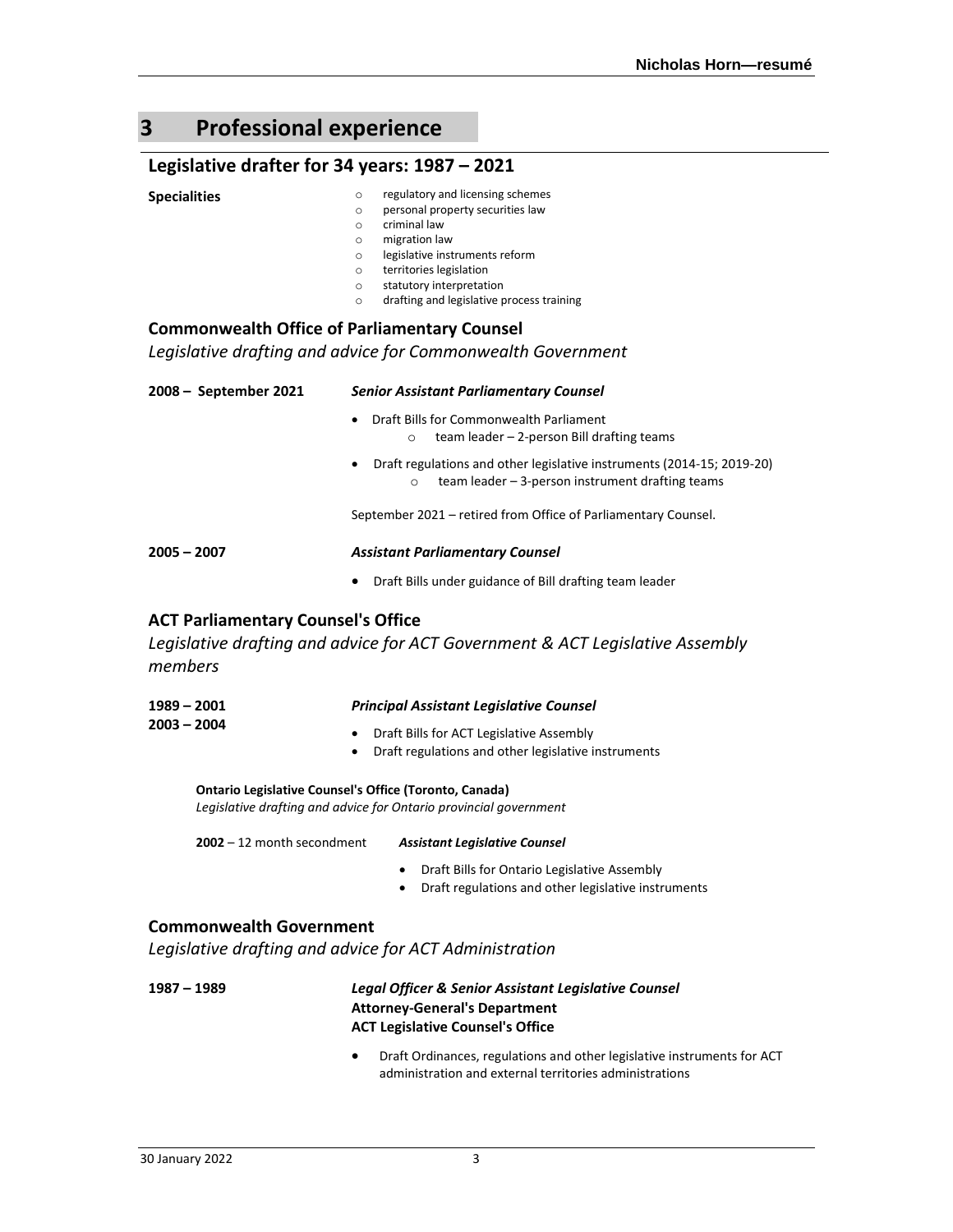#### **Commonwealth Government 1980-1986**

| 1986        | Department of Territories<br><b>External Territories Administration</b><br>Senior legal adviser |
|-------------|-------------------------------------------------------------------------------------------------|
| 1984 - 1985 | Department of Territories<br><b>ACT Administration</b><br>Legal adviser                         |
| 1982        | Department of the Capital Territory<br>Legal adviser                                            |
| 1980 - 1981 | Department of Industrial Relations<br>Assistant Research Officer<br>Research Officer            |

## **4 Qualifications**

| Legal   |                                                          |
|---------|----------------------------------------------------------|
| 1983    | Admission as a solicitor                                 |
|         | Supreme Court of NSW                                     |
|         | <b>Practical legal training</b>                          |
|         | College of Law NSW - Certificate                         |
| 1983    | <b>Bachelor of Laws</b>                                  |
|         | Australian National University                           |
| General |                                                          |
| 1996    | <b>Master of Arts</b>                                    |
|         | University of Queensland (American literature)           |
| 1979    | <b>Bachelor of Arts</b>                                  |
|         | University of Sydney (2.1 hons English; philosophy; law) |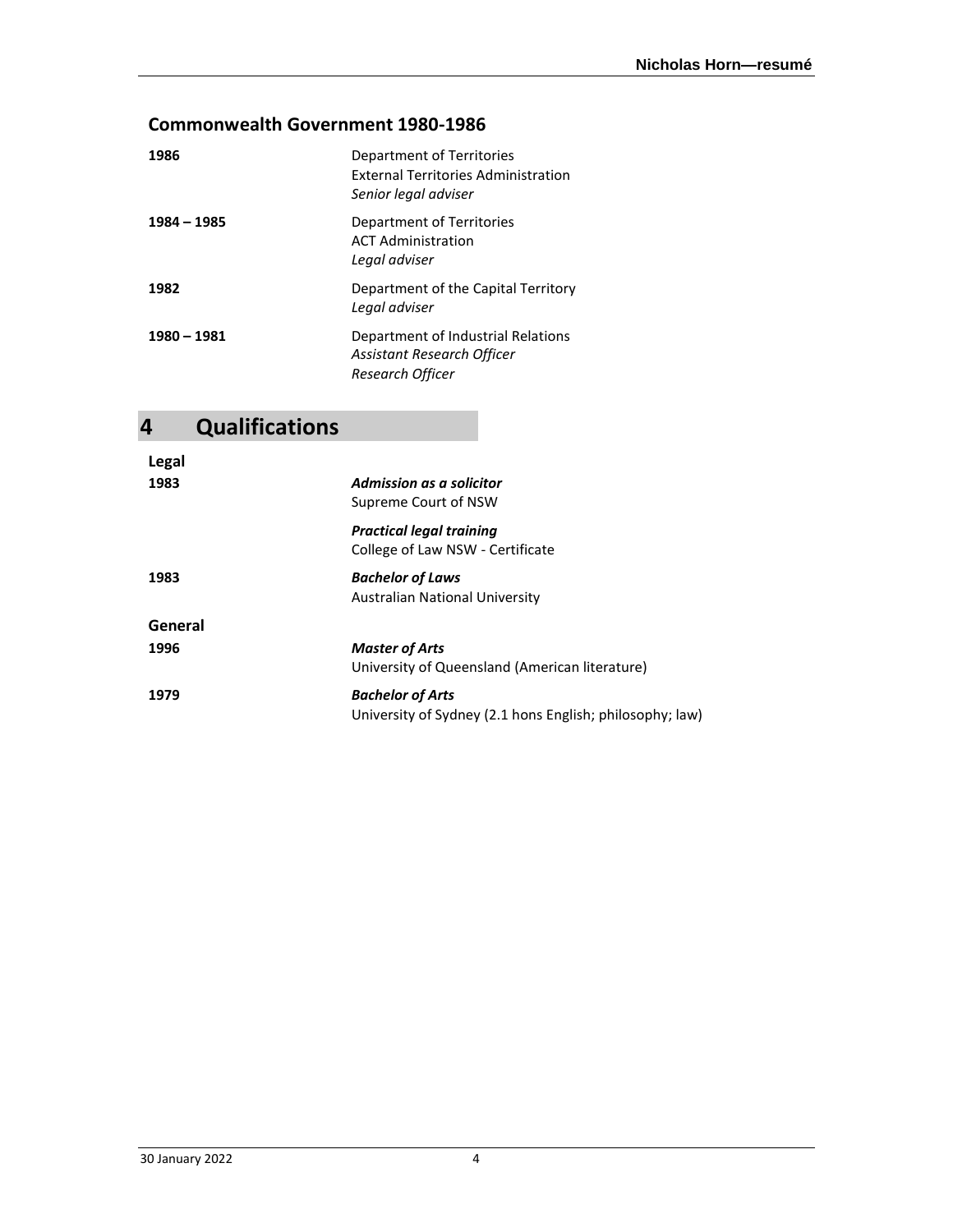## **5 Teaching and training**

#### **Academic teaching**

|                                                       | University of Athabasca (Alberta, Canada) (2017 – 2022)                          |  |  |
|-------------------------------------------------------|----------------------------------------------------------------------------------|--|--|
| 2017-2022                                             | <b>Graduate Diploma in Legislative Drafting</b>                                  |  |  |
|                                                       | On-line individualized study                                                     |  |  |
|                                                       | One-on-one remote instruction for graduate students                              |  |  |
| Australian National University (1999 - 2020)          |                                                                                  |  |  |
| 1999 & 2001                                           | Graduate stream (Grad. Diploma/Masters)                                          |  |  |
| $2003 - 2013$                                         | Legislation & Legislative Drafting                                               |  |  |
| 2020                                                  |                                                                                  |  |  |
|                                                       | Creator, convenor & principal lecturer for semester unit                         |  |  |
|                                                       | Introduction to legislation, legislative process & legislative drafting          |  |  |
|                                                       |                                                                                  |  |  |
| Sydney University (2010 - 2020)<br>$2010 - 2018$      |                                                                                  |  |  |
| 2020                                                  | <b>Bachelor of Laws</b><br>Interpretation (Convenor: Patricia Lane)              |  |  |
|                                                       | Legislative drafting (4 hour guest presentation)                                 |  |  |
|                                                       |                                                                                  |  |  |
|                                                       | Introduction to legislation and legislative drafting for undergraduate and Juris |  |  |
|                                                       | D. students.                                                                     |  |  |
| <b>Drafter training</b>                               |                                                                                  |  |  |
| <b>Pacific region</b>                                 |                                                                                  |  |  |
| 2012-2013                                             | Kiribati, Papua New Guinea, Samoa, Solomon Islands, Tonga                        |  |  |
|                                                       |                                                                                  |  |  |
|                                                       | Pacific Desk - governance assistance                                             |  |  |
|                                                       | short training courses for assistant drafters and officials (3-5 days)           |  |  |
|                                                       |                                                                                  |  |  |
| <b>Queensland Government</b>                          |                                                                                  |  |  |
| 2014                                                  | <b>Queensland Office of Parliamentary Counsel</b>                                |  |  |
|                                                       | 5-day course for assistant drafters                                              |  |  |
| <b>Other training</b>                                 |                                                                                  |  |  |
| <b>Office of Parliamentary Counsel (Commonwealth)</b> |                                                                                  |  |  |
| 2005-2021                                             | Legislative Process Courses and basic drafting courses -                         |  |  |
|                                                       | <b>Commonwealth Government agencies</b>                                          |  |  |
|                                                       |                                                                                  |  |  |
|                                                       | 1-2 day courses for government lawyers and others involved in the legislative    |  |  |
|                                                       | process-presented with other OPC drafters.                                       |  |  |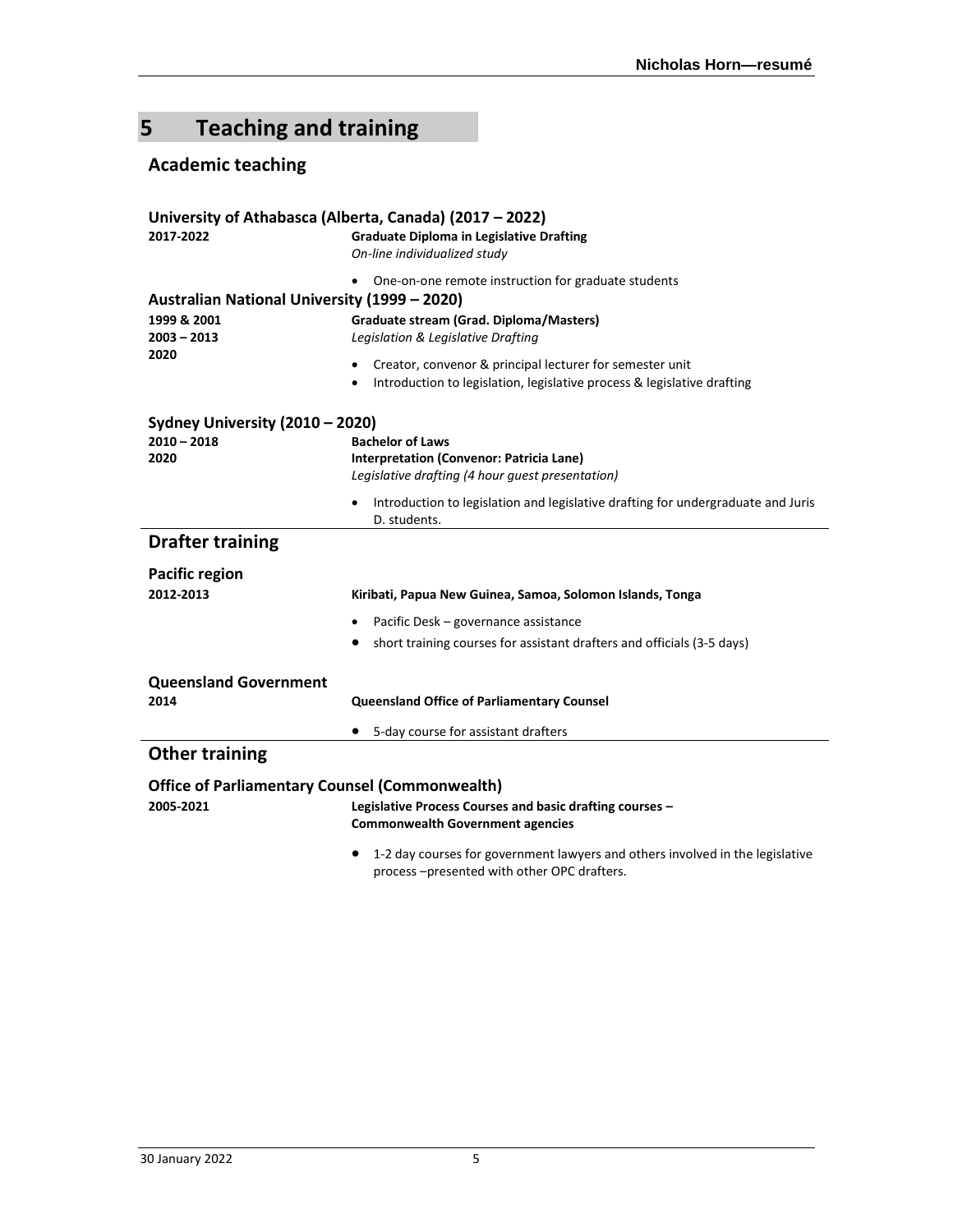## **6 Publications and papers**

| <b>Drafting</b>     | "Commonwealth Association<br>of Legislative Counsel: an<br>annotated catalogue of<br>publications"  | 3rd ed. May 2016 [with Magdalene Starke],<br>http://www.calc.ngo/sites/default/files/files/documents/CALC%20Cata<br>logue%202016.pdf<br>(accessed 11 November 2021).                                                                                       |
|---------------------|-----------------------------------------------------------------------------------------------------|------------------------------------------------------------------------------------------------------------------------------------------------------------------------------------------------------------------------------------------------------------|
|                     | "Drafting definitions"                                                                              | Commonwealth Association of Legislative Counsel conference,<br>Melbourne, April 2003 (unpublished).                                                                                                                                                        |
|                     | "Drafting examples"                                                                                 | Australasian Drafting Forum, Melbourne, August 2001 (unpublished).                                                                                                                                                                                         |
|                     | "Drafting in the ACT"                                                                               | OPC seminar, 13 April 2005 (unpublished).                                                                                                                                                                                                                  |
|                     | "From a Toronto Drafting<br>Diary"                                                                  | PC News and Views 7, August 2002: 11-14.                                                                                                                                                                                                                   |
|                     | "How to Do Things With Law<br>Students"                                                             | Legal Education Review (2002) 13.1, rev. of William Twining and David<br>Miers, How to Do Things With Rules, 4th ed., London, Butterworths,<br>1999: 99,<br>http://classic.austlii.edu.au/au/journals/LegEdRev/2002/6.html<br>(accessed 11 November 2021). |
|                     | "Implementing Drafting<br>Change"                                                                   | Australasian Drafting Forum, Wellington, New Zealand, February 2000,<br>(unpublished).                                                                                                                                                                     |
|                     | "Interpretation Acts:<br>Coherent Interpretation and<br>a Coherent Statute Book"                    | Jeffrey Barnes, ed., The Coherence of Statutory Interpretation, Sydney,<br>Federation Press, 2019: ch 13.                                                                                                                                                  |
|                     | "Legislative Drafting in<br>Australia, New Zealand and<br>Ontario: An informal survey"<br>(3rd ed.) | The Loophole, March 2005 (2005.1): 55,<br>http://www.calc.ngo/sites/default/files/loophole/mar-2005.pdf<br>(accessed 11 November 2021).                                                                                                                    |
|                     | "Legislative Section Headings:<br>Drafting Techniques, Plain<br>Language and Redundancy"            | Statute Law Review 2011/32: 186; republished in Loophole, April 2012<br>(No. 2 of 2012): 7,<br>http://www.calc.ngo/sites/default/files/loophole/apr-2012.pdf<br>(accessed 11 November 2021).                                                               |
|                     | "Pale Fire or Grey Silt? Notes<br>on the Legislative Note"                                          | 4th Australasian Drafting Conference, Sydney, 4-6 August 2005,<br>http://www.pcc.gov.au/pccconf/2005/papers/13-Nick-Horn.pdf<br>(accessed 11 November 2021).                                                                                               |
|                     | "Shaping policy into law: a<br>strategy for developing<br>common standards"                         | The Loophole, Feb. 2011 (2011.1), p 40,<br>http://www.calc.ngo/sites/default/files/loophole/feb-2011.pdf<br>(accessed 11 November 2021).                                                                                                                   |
|                     | "Show, Don't tell! A Graphic<br>Approach to Amendment of<br>Legislation"                            | The Loophole, October 1998: 3,<br>http://www.calc.ngo/sites/default/files/loophole/oct-1998.pdf<br>(accessed 11 November 2021).                                                                                                                            |
| Law &<br>Literature | "Black Letters: Plain English<br>and Epistolary Rhetoric"                                           | Griffith Law Review (2000) 9: 7, http://www.austlii.edu.au/cgi-<br>bin/sinodisp/au/journals/GriffLawRw/2000/2.html?stem=0&synonyms<br>=0&query=%20%22Black%20Letters%22%20Horn (accessed 11<br>November 2021).                                             |
|                     | "A Dainty Dish to Set Before<br>the King: Plain Language and<br>Legislation"                        | Proceedings of the Plain Language Association International (PLAIN),<br>4th Biennial Conference, Toronto, Canada, 2002,<br>http://en.copian.ca/library/research/plain2/dish/dainty.pdf<br>(accessed 11 November 2021).                                     |
|                     | "Tityrus"                                                                                           | Law Text Culture 1 (1994): 48,<br>http://ro.uow.edu.au/cgi/viewcontent.cgi?article=1146&context=ltc<br>(accessed 11 November 2021).                                                                                                                        |